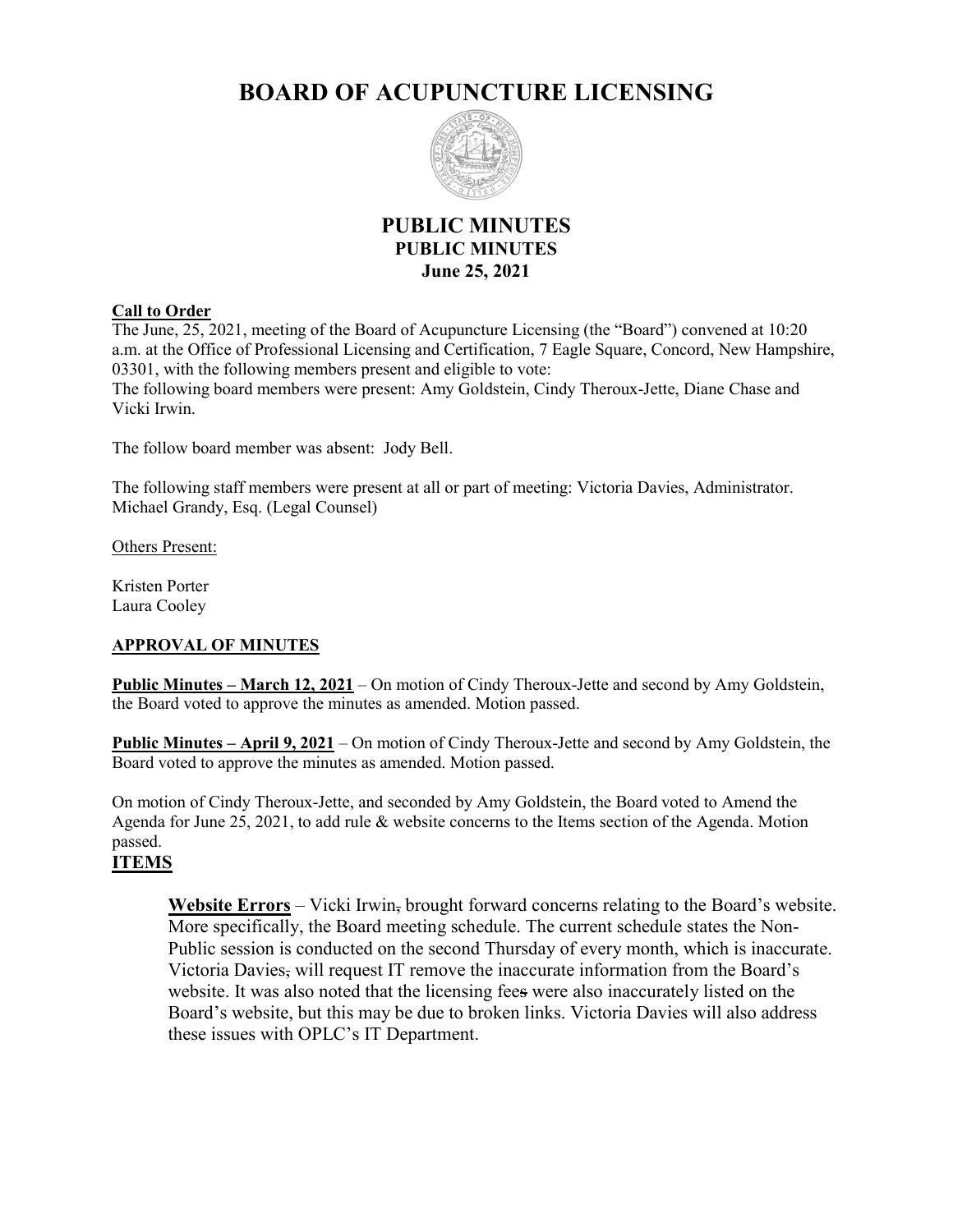#### **NEW HAMPSHIRE ACUPUNCTURE BOARD PUBLIC MINUTES June 25, 2021**

**Acp 402.03 (B) (5) Approved Continuing Education Units** – Cindy Theroux-Jette brought to the Board's attention that each clock hour spent in the clinical supervision of acupuncture students shall be equivalent to one PDA point. Ms. Theroux-Jette wished to clarify to the Board and the public participants that PDA accepted includes acupuncture students being supervised in private clinical settings as well as in school-based clinics.

## **Rules – Final approval of Rules: Acp 103.03, Acp 301.02, and Acp 302.03**

- A. **Acp. 103.03 Office Hours, Office Location, Mailing Address and Telephone** On motion of Cindy Theroux-Jette and second by Diane Chase, the Board voted to approve the amended final approval of Acp 103.03. Motion passed.
- B. **Acp 301.02 Application Form** On motion of Cindy Theroux-Jette and second by Diane Chase, the Board voted to approve the amended final approval of Rules Acp 301.02. Motion passed.
- C. **Acp 302.03 Degree Requirements and Waivers thereof** On motion of Cindy Theroux-Jette and second by Amy Goldstein, the Board voted to approve the amended final approval of Rules Acp 302.03. Motion passed.

**Acp 705 Other Board Approved Training:** The board was presented with the AcuAid Public Health Acupuncture training program for acupuncture detoxification specialists. – Laura Cooley, LAc, Reg. NADA Trainer, joined the Board for discussion relating to her proposal of another board-approved training program for acupuncture detoxification specialists. Ms. Cooley expressed frustration with the Board relating to the difficulty she has been having trying to have her training program approved by the Board. Ms. Cooley alleged that she had submitted her training program for approval back in December of 2020. Cindy Theroux-Jette and along with other Board members informed Ms. Cooley that her training program had been reviewed and was found to have not met the requirements set forth by Acp 705, and that she was asked by OPLC to resubmit the program with inclusion of the required materials as set forth by Acp 705. The 115-page program presented today is substantial in size and due to its length the Board will need additional time to review and ensure it meets the criteria in accordance with *Other Board-Approved Training.*

At 11:00 a.m., pursuant to RSA 91-A:3, and upon motion by Cindy Theroux-Jette and second by Amy Goldstein, the Board voted by roll call to go out of public session and into non-public session because public disclosure may render a proposed action ineffective or adversely affect the reputation of a person other than a Board member.